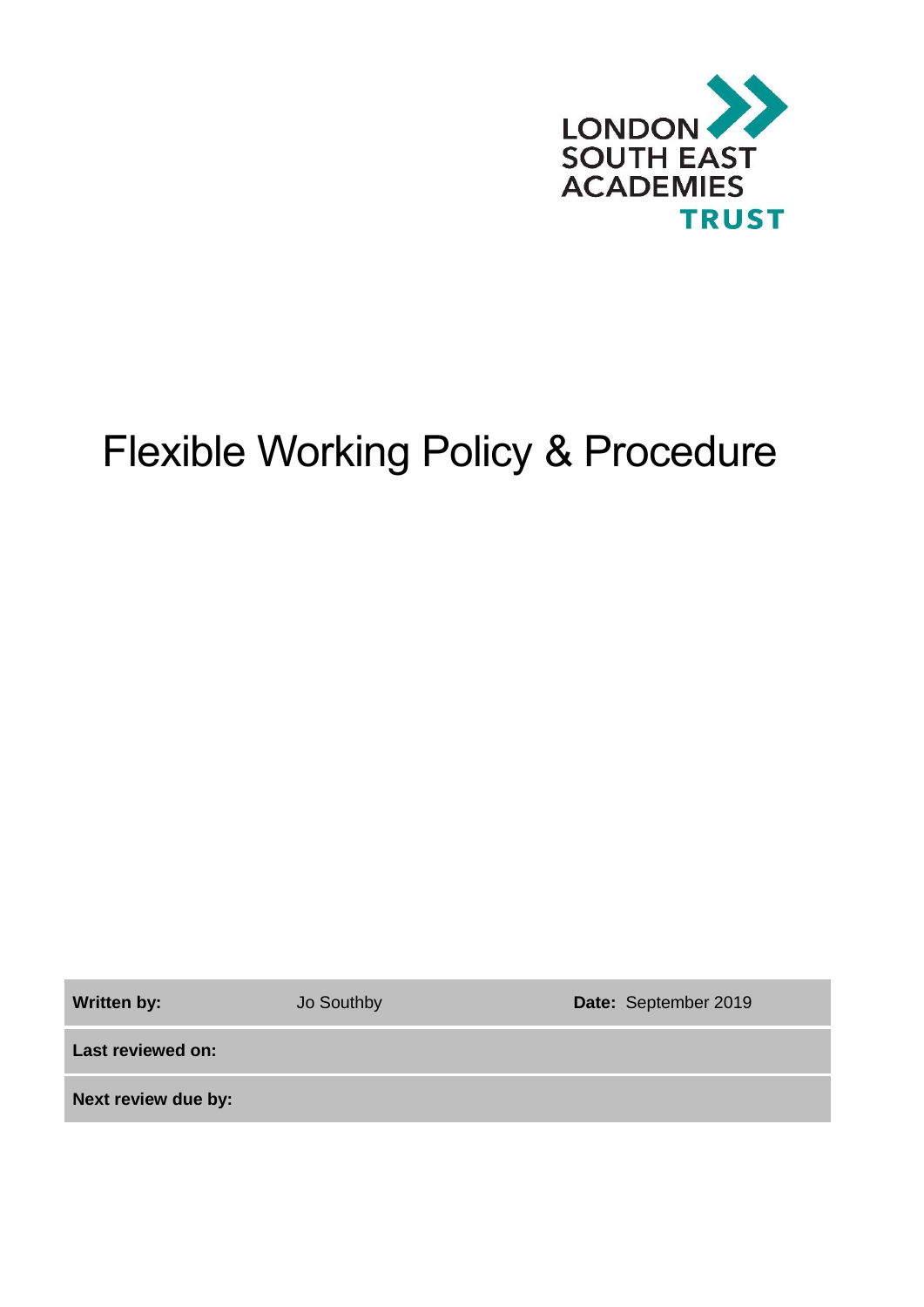## **CONTENTS**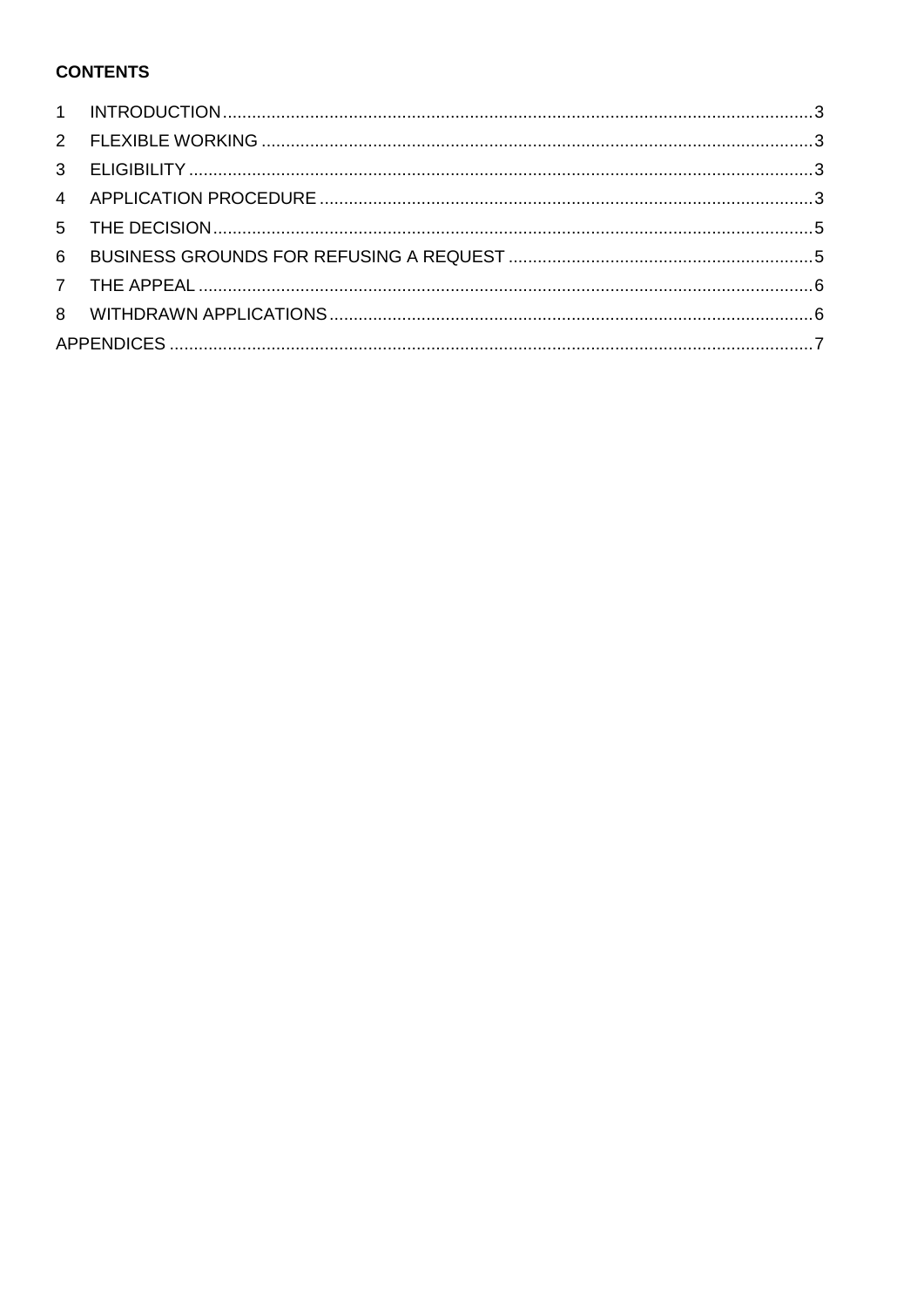### <span id="page-2-0"></span>**1 INTRODUCTION**

- 1.1 From June 2014, every employee has the statutory right to ask to work flexibly after 26 weeks continuous employment service. Employers have a duty to give careful consideration to all requests received.
- 1.2 Employees should prepare their application, in advance of when they would like the desired contracted change to take effect.
- 1.3 If approved, any variation to an employee's contract of employment (such as the number of hours worked, pattern of attendance etc.) will represent a permanent change and the employee will have no automatic right to revert back to any previous arrangements, unless the application specifically seeks a variation for a specified time period only.
- 1.4 This policy is based on the provisions set out in the Employment Rights Act 1996 as amended. The policy is intended to help managers follow the appropriate steps when dealing with requests from employees seeking changes to their attendance arrangements.
- 1.5 This policy has been prepared taking account of legislation requirements and follows best practice by enabling the Trust to demonstrate a flexible working policy and procedure which is fair, equitable and transparent. Accordingly, the policy has been subject to an Equality Impact Assessment and is suitable for publication under the Freedom of Information Act 2000.
- 1.6 This Policy does not provide exhaustive and detailed guidance in respect of the Flexible Working Regulations. Therefore, staff and managers should seek advice from the HR Department at all stages of the process.

### <span id="page-2-1"></span>**2 FLEXIBLE WORKING**

2.1 Examples of flexible working include: part-time working, flexitime, staggered hours, compressed working hours, job sharing, and time off in lieu, term time only working, annualised hours, zero hours and working from home. This is not an exhaustive list.

### <span id="page-2-2"></span>**3 ELIGIBILITY**

- 3.1 To make an application under the Flexible Working Regulations employees must meet certain criteria:
	- have worked for London South East Academies Trust (or have transferred to LSEAT from another employer where they have worked) continuously for at least 26 weeks, at the date the application is made.
	- not have made another application, to work flexibly under the statutory provision during the previous 12 months. Each year runs from the date on which any application is made. This is regardless of whether a previous application was made in respect of a different caring responsibility.

### <span id="page-2-3"></span>**4 APPLICATION PROCEDURE**

- 4.1 Before making an application to work flexibly that will result in working fewer hours, the employee should carefully consider any effect on their pay, pension contributions, and any other benefits. The employee is encouraged to seek independent advice from their pension provider about any possible implications relating to pension arrangements.
- 4.2 The employee must submit their request in writing. The application must include the following:
	- the date of application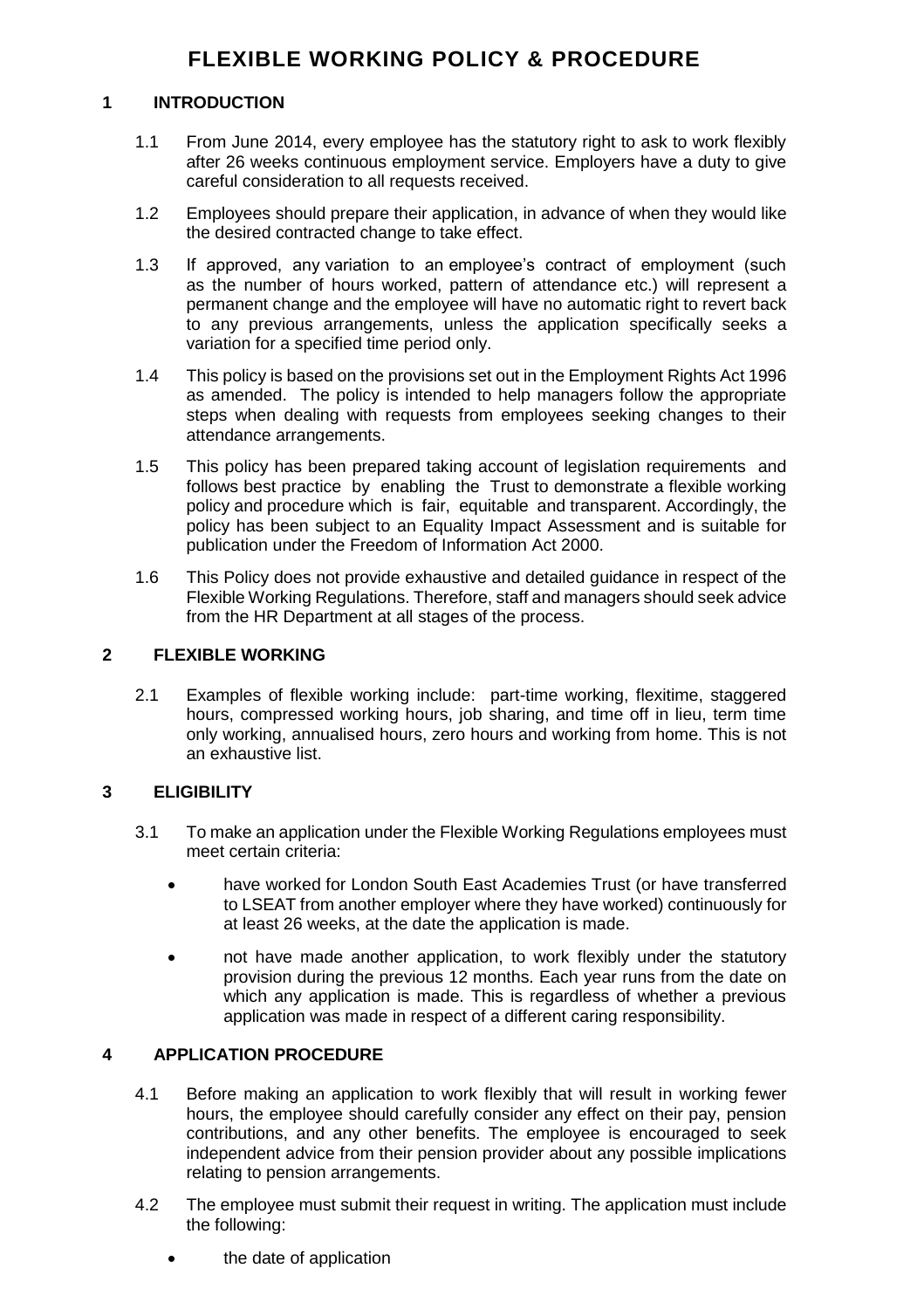- set out the employee's proposal and explain what effect the employee thinks this will have on the organisation and how this might be accommodated.
- Cover will not always be required as a result of a move to flexible working. However, any necessary cover arrangements need to be organised at the start of any part-time or flexible arrangement. It is helpful for the employee to consider this when making their application and to be ready to discuss ideas with their line manager at the meeting.
- include the date it is proposed the change should become effective, ensuring that the manager has reasonable time to consider the proposal and (if applicable) to implement it.
- indicate whether a previous application has been made and if so, the date of that previous request.
- 4.3 The Head of School will review the request, focusing on the job, the duties to be carried out, the hours to be covered, and how these can be accommodated. In making the decision on whether the option proposed would be feasible, the manager will take into account a range of factors such as the different elements of the job, the size of the workload, the need for continuity, any specialist skills or qualifications that may be required. The manager will also take into account the wider effects of the proposal such as cost, staffing, service delivery, performance, and quality implications, as well the impact of the new working arrangement on other employees and on any structural changes planned in the department or the Trust.
- 4.4 On receipt of an application, the manager should arrange a meeting with the employee to discuss the request within 28 days of receiving the application. The meeting must be held at an appropriate time and place, convenient to both parties and an appropriate representative from the HR department should be in attendance.
- 4.5 For the avoidance of doubt, the 28-day period commences on the day on which the manager receives the application rather than the day on which the application is dated.
- 4.6 A Trade Union representative or work place colleague may accompany the employee to the meeting. The colleague may address the meeting and confer with the employee during the meeting, but may not answer questions on the employee's behalf.
- 4.7 If the Trade Union representative is unable to attend the meeting, the employee may request to re-arrange the meeting, for a date within seven days of the original meeting date, ensuring that the time is convenient to all parties. If this is not possible the employee should consider inviting an alternative colleague.
- 4.8 If the employee fails to attend the meeting without notification they should contact their manager as soon as possible to explain their absence and to allow the meeting to be rearranged at the next mutually convenient time. Where an employee fails to attend the meeting more than once and does not provide a reasonable explanation, the manager may treat the application as having been withdrawn. In such circumstances the manager should write to the employee confirming that the application is considered withdrawn.
- 4.9 The meeting should provide the opportunity for both parties to discuss the working pattern in depth and consider how it might be accommodated. If the original proposal cannot be accommodated, the meeting provides the opportunity to consider if an alternative working arrangement may be appropriate. It may also be appropriate for both parties to agree that the new working pattern will take place for an agreed trial period.
- 4.10 The trial period may be extended in the event of any unforeseen circumstances e.g. sickness absence etc. The HR department will be able to provide managers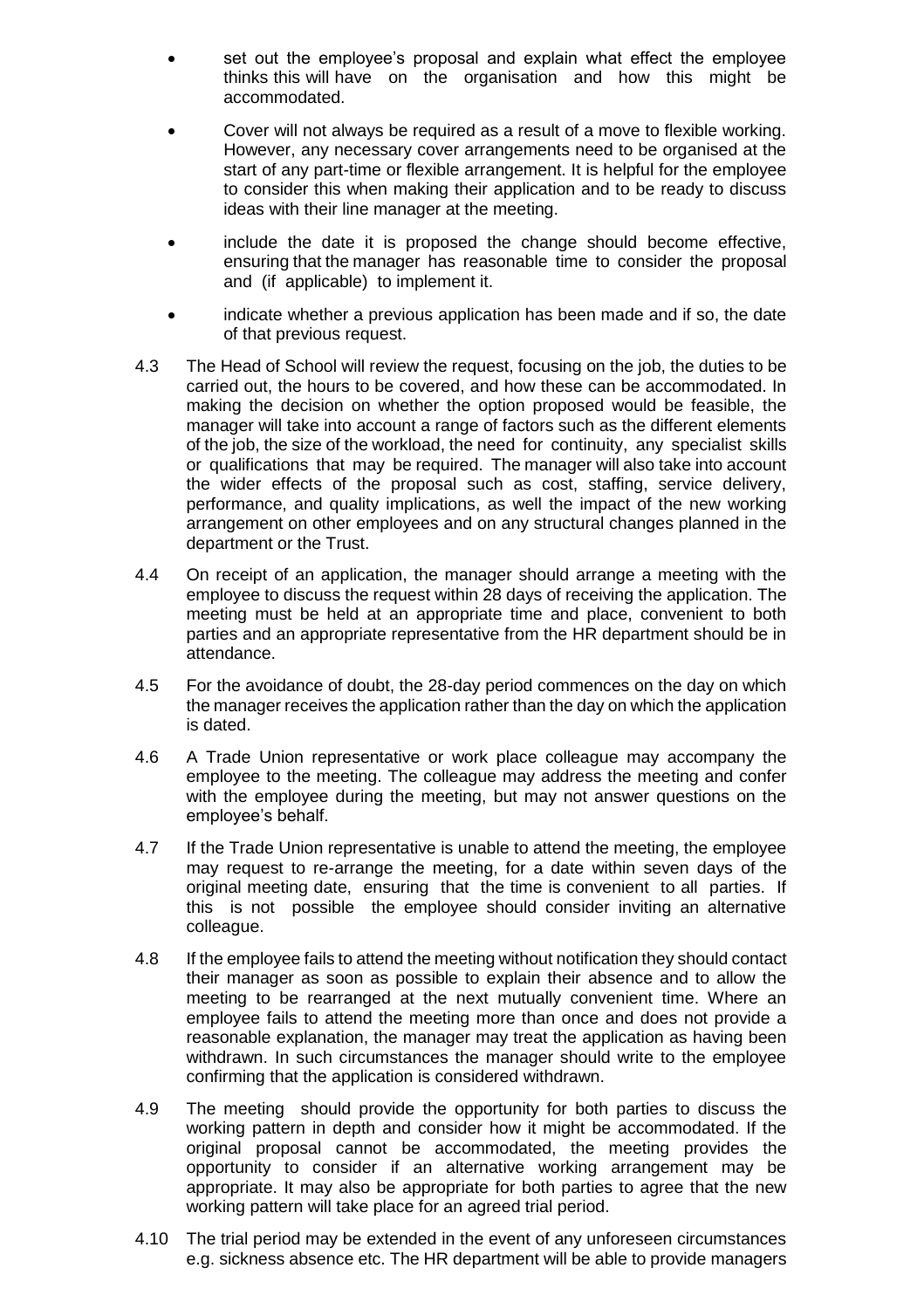with advice and guidance in regard to trial period extensions and when these should be considered. Trial periods are not intended to imply confirmation that the temporary arrangement will become permanent.

#### <span id="page-4-0"></span>**5 THE DECISION**

- 5.1 The Head of School should discuss the Application with their HR Business Partner prior to making their decision. The manager should notify the employee of their decision as soon as is reasonably possible (usually within 10 working days).
- 5.2 If the employee's application is accepted the notification must include a description of the new working pattern and state the date from which the new working pattern will take effect.
- 5.3 In the event that employee's hours are reduced the manager and employee should consider how this will impact on the amount of work and consider, if appropriate, the removal from the job description/role profile of certain elements of the post in order to ensure it can be effectively performed part-time.
- 5.4 If the employee's application is not accepted the notification must:
	- state the business grounds for refusing the application
	- provide sufficient explanation as to why the business ground/s for refusal apply in the circumstances.
- 5.5 The explanation should include the key facts about why the requested working pattern cannot be accommodated and should be accurate and clearly relevant to the business ground.
- 5.6 If the manager requires more time to reach a decision, they must obtain the employee's written agreement for an extension to the 10 working days notification period specifying the date on which the extension is to end. This should not normally exceed a further 10 working days period.
- 5.7 If a manager is uncertain about the impact a request for flexible working will have on the school, they may allow the employee to work under the revised arrangement for a trial period to assess if the arrangement would have any adverse effect on the business. In such cases the manager must clearly indicate:
	- that their agreement to the employee's request for flexible working is subject to a successful outcome of the trial period.
	- the length of the trial period (usually between 4-6 weeks up to a maximum of 3 months).
	- that the change to the employee's contract of employment during the period is a temporary change only.
	- the date the employee would revert to their previous working arrangements, in the event that the manager subsequently declined their request for flexible working.

### <span id="page-4-1"></span>**6 BUSINESS GROUNDS FOR REFUSING A REQUEST**

- 6.1 Managers may refuse an application for flexible working where there is a clear business reason for them to do so. Managers should discuss this with the HR department.
- 6.2 Business ground/s for refusing may include:
	- additional costs.
	- any detrimental effect on the department's/team's/colleague's ability to meet its targets or objectives.
	- inability to re-organise work among existing staff.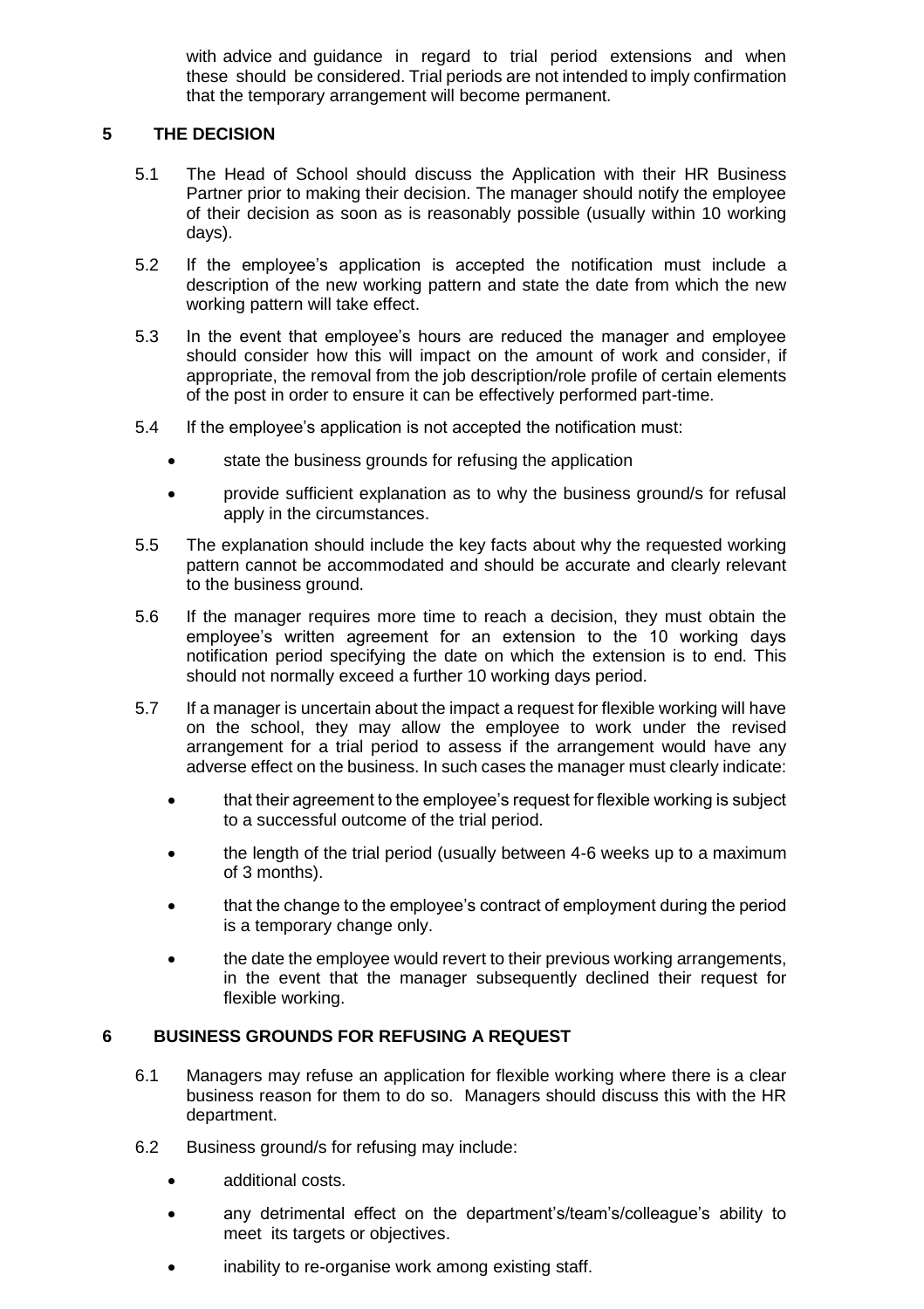- inability to recruit additional staff.
- any detrimental impact on quality.
- any detrimental impact on performance.
- insufficiency of work during the periods the employee proposes to work.
- any planned structural changes.

#### <span id="page-5-0"></span>**7 THE APPEAL**

- 7.1 It will not be possible for a manager to agree to every request for flexible working, due to the business needs of the organisation as outlined above. In such circumstances the reasoning for the refusal of the request must be quite clear. There will, however, be circumstances where the employee may believe that their request has not been properly considered and they may wish to appeal against the decision.
- 7.2 The employee must submit their appeal in writing within 10 working days of the date that they receive written notification that their request has been declined. This should be addressed to the Executive Head Teacher.
- 7.3 The employee must set out the grounds upon which they are appealing and the appeal must be dated.
- 7.4 The appeal meeting should take within 10 working days of receiving the employee's appeal and should be heard by a senior post-holder who was not involved in the original request/decision.
- 7.5 The senior post-holder must inform the employee of the outcome of the appeal in writing within a reasonable timeframe, following the meeting, which would not normally exceed 10 working days.
- 7.6 Written notification of the appeal outcome constitutes theTrust's final decision.

#### <span id="page-5-1"></span>**8 WITHDRAWN APPLICATIONS**

- 8.1 Where an employee decides to withdraw their application, they should notify their manager in writing as soon as possible. An employee who withdraws their application will not have a statutory entitlement to make another application for 12 months from the date their application was made.
- 8.2 A manager who is informed verbally by the employee that they wish to withdraw their application, but does not subsequently receive written confirmation, should contact the employee to confirm their intentions. If the manager does not subsequently receive written confirmation, the manager will confirm to the employee that they consider the application to be withdrawn.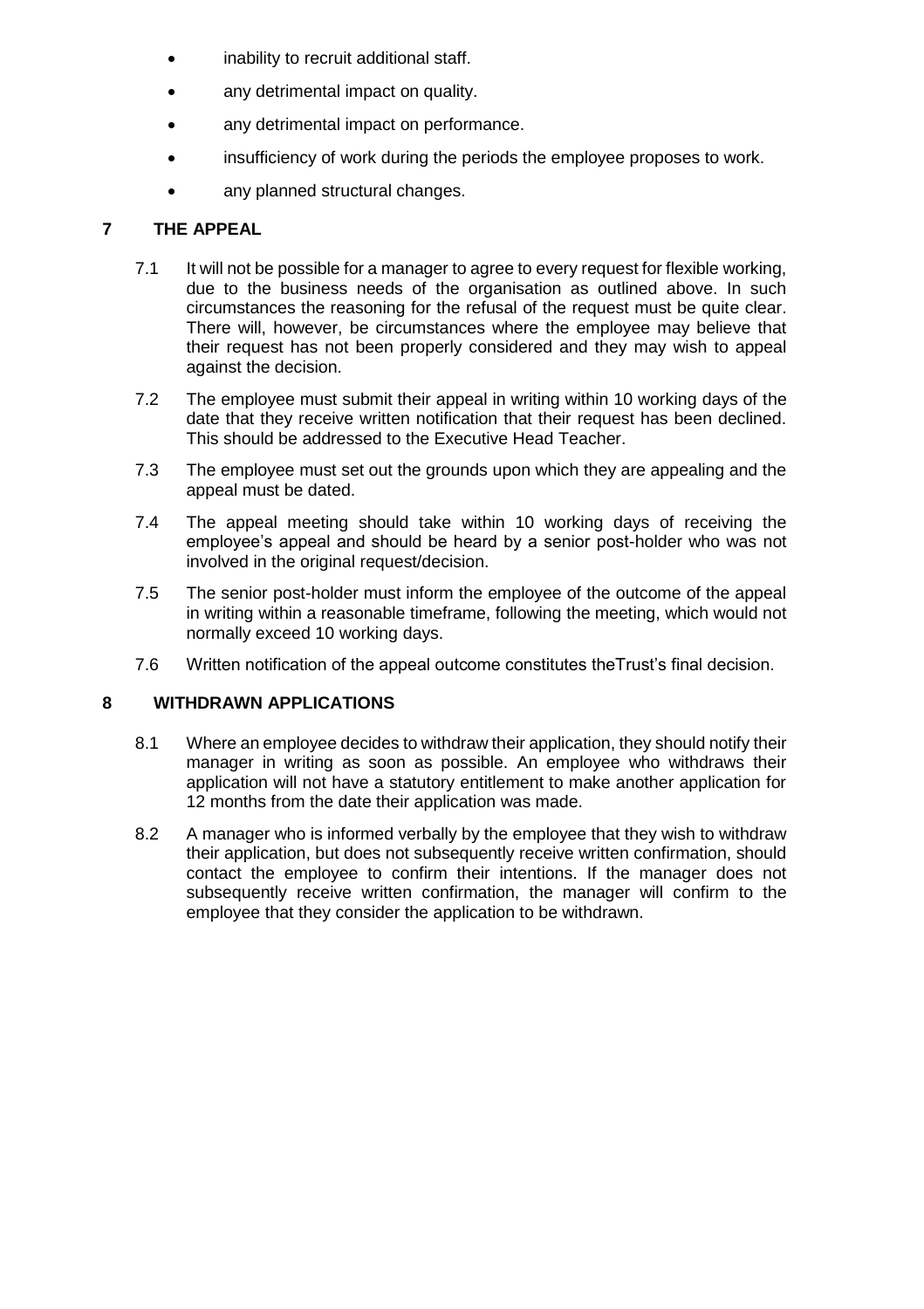#### <span id="page-6-0"></span>**Flexible Working Application Form Appendix 1**

#### **Note to the Employee**

You can use this form to make an application to work flexibly under the right provided in law.

You should note that under your right to apply for flexible working it may take up to 3-months to consider a request before it can be implemented and possibly longer where difficulties arise. You should therefore ensure that you submit your application to your Head of School well in advance of the date you wish the request to take effect.

It will help the school to consider your request if you provide as much information as you can about your desired working pattern. It is important that you complete all the questions as otherwise your application may not be valid. When completing sections 3 & 4, think about what effect your change in working pattern will have both on the work that you do, on your colleagues and within your department generally.

Once you have completed the form, you should immediately forward it to your Head of School. Your manager will then have 28 days after the day your application is received in which to arrange a meeting with you to discuss your request.

Please be advised that, if your request is granted, this will normally be a permanent change to your terms and conditions unless otherwise agreed i.e. where a trial period is agreed.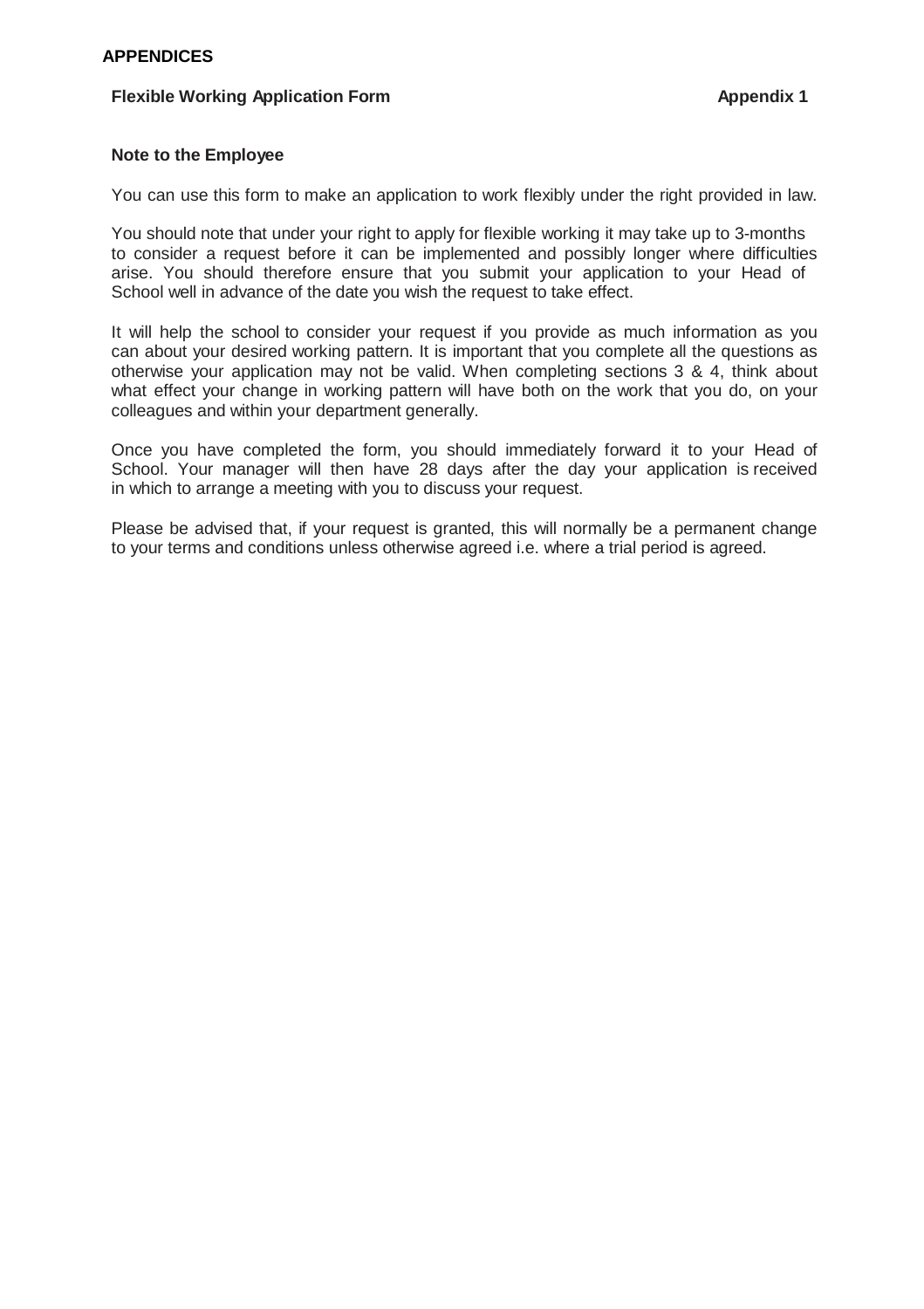**Section A** is to be completed by the Employee and **Section B** by the respective Head of School.

#### **Section A: Employee details**

| <b>Employee's Name</b> |  |
|------------------------|--|
| <b>Job Title:</b>      |  |
| School:                |  |
| <b>Head of School:</b> |  |

I would like to apply to work a flexible working pattern that is different to my current working pattern under my right provided under section 80F of the Employment Rights Act 1996. I confirm I meet each of the eligibility criteria as follows:

- I have worked continuously as an employee of the organisation for the last 26 weeks.
- I have not made a request to work flexibly under this right during the past 12 months.

Date of any previous request to work flexibly under this right:

| Please describe your current working arrangements (days/hours/times worked).                                                                                                                       |
|----------------------------------------------------------------------------------------------------------------------------------------------------------------------------------------------------|
|                                                                                                                                                                                                    |
|                                                                                                                                                                                                    |
|                                                                                                                                                                                                    |
|                                                                                                                                                                                                    |
|                                                                                                                                                                                                    |
| Please describe your requested working arrangements (days/hours/times worked) and the<br>impact this will have (if applicable) on your salary, annual leave entitlement and any other<br>benefits. |
|                                                                                                                                                                                                    |
|                                                                                                                                                                                                    |
|                                                                                                                                                                                                    |
|                                                                                                                                                                                                    |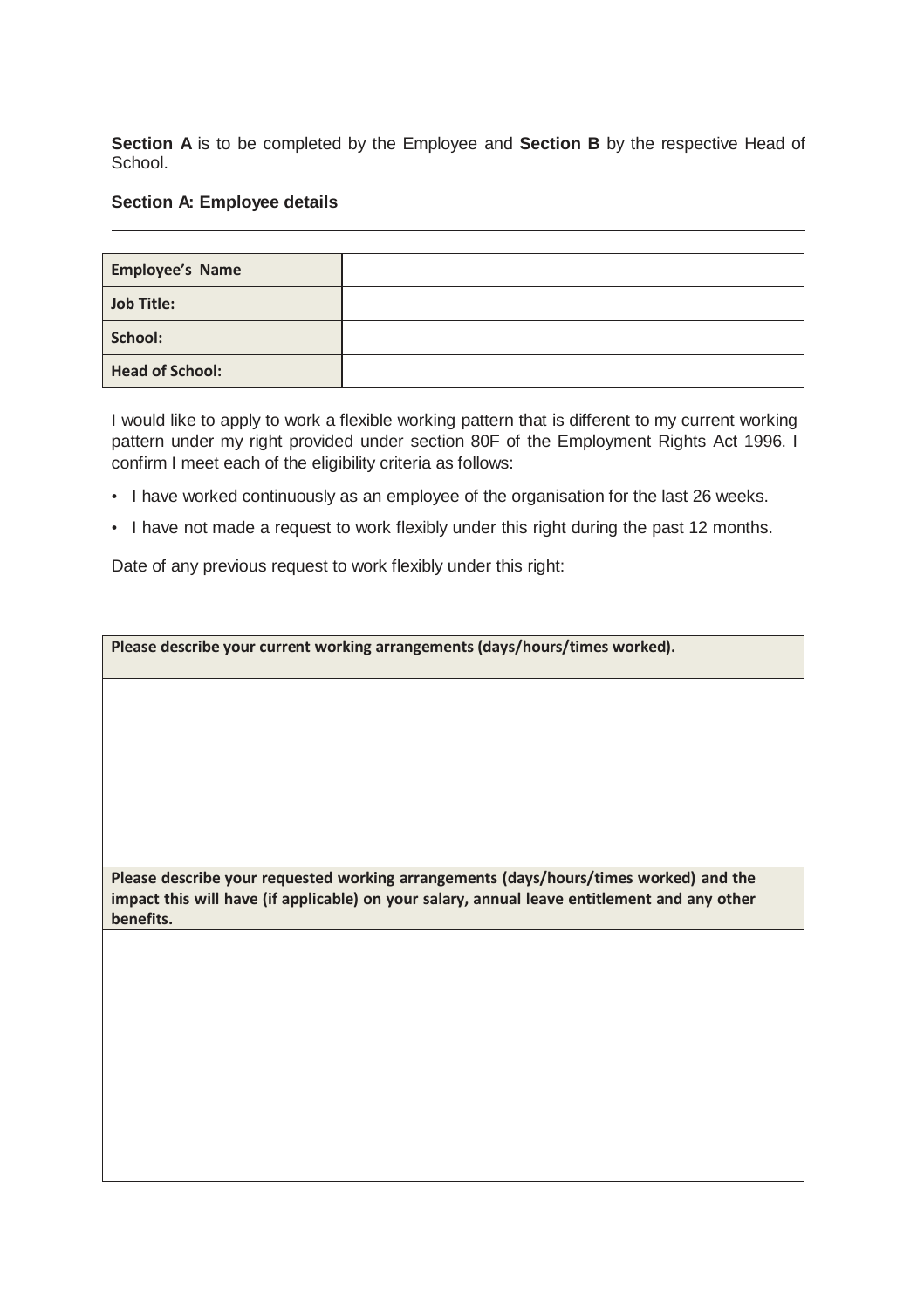| Please detail any issues, problems or benefits that may arise from your proposal with respect to |
|--------------------------------------------------------------------------------------------------|
| the service, your department, your colleagues or students.                                       |

**How could these be addressed?**

**Date you wish the arrangement to commence:**

I acknowledge that, if my application is authorised, this may impact on my salary, annual leave and other benefits, which I am fully aware will be effective from the date the new arrangement will commence.

Employee's Signature……………………………………….. Date …………………………………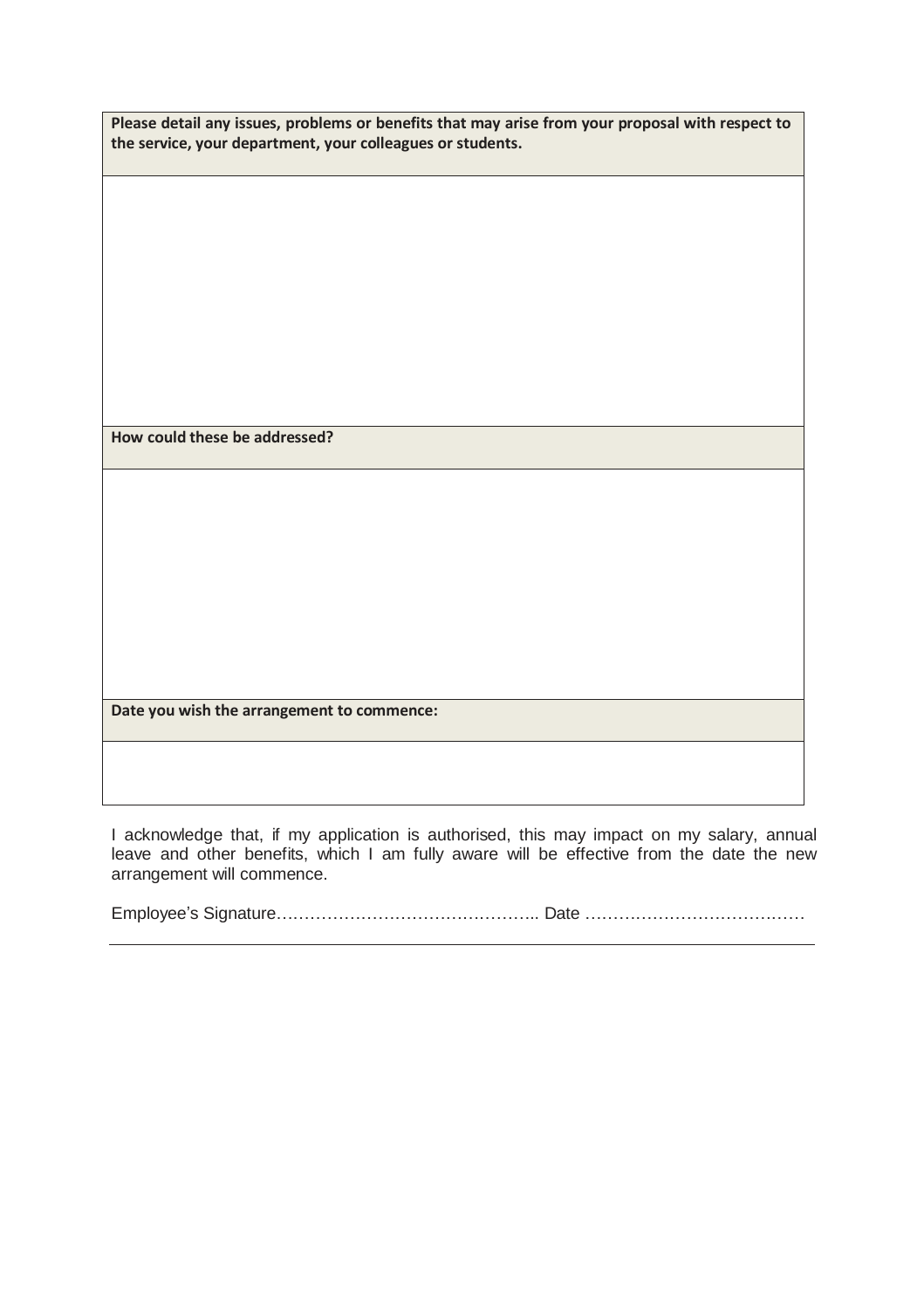# **Section B: Head of School**

| Please comment on benefits that may be gained by agreeing to the flexible working request:                                  |        |  |  |
|-----------------------------------------------------------------------------------------------------------------------------|--------|--|--|
|                                                                                                                             |        |  |  |
|                                                                                                                             |        |  |  |
|                                                                                                                             |        |  |  |
| Please identify operational, financial, staffing or service related problems that may arise if this<br>request is approved: |        |  |  |
|                                                                                                                             |        |  |  |
|                                                                                                                             |        |  |  |
|                                                                                                                             |        |  |  |
| Please identify ways in which the problems detailed above may be overcome to enable the<br>original request to be approved: |        |  |  |
|                                                                                                                             |        |  |  |
|                                                                                                                             |        |  |  |
|                                                                                                                             |        |  |  |
|                                                                                                                             |        |  |  |
| Do you recommend approval of the request?                                                                                   | YES/NO |  |  |

| Name:      |  |
|------------|--|
| Signature: |  |
| Date:      |  |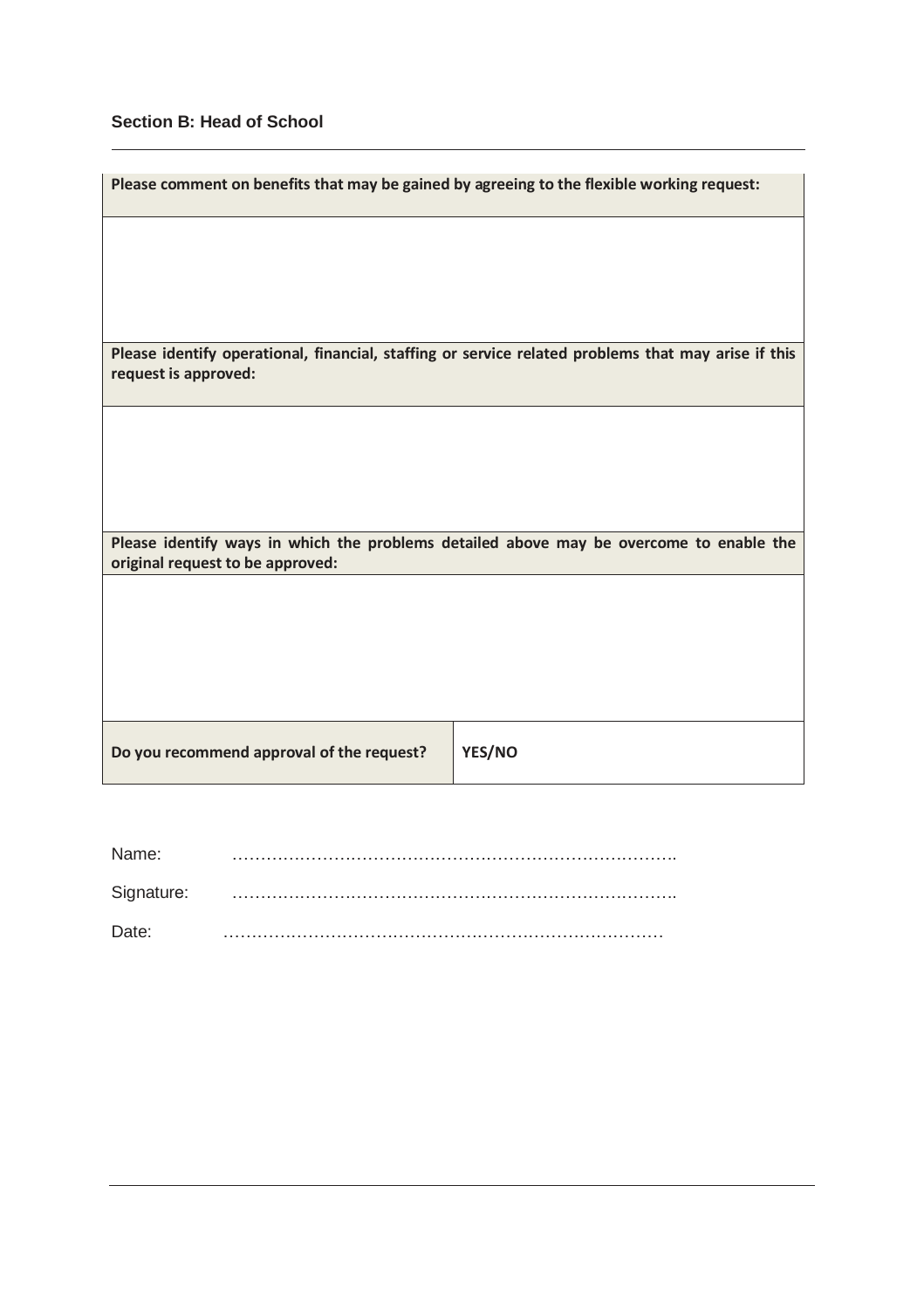# **Section C: Executive Headteacher**

| <b>Approval granted</b>                                                         | Please tick appropriate box<br>$\mathsf{No}$<br>Yes                                                                                                                                                                                                                                                                                                                                                                           |                             |  |  |  |
|---------------------------------------------------------------------------------|-------------------------------------------------------------------------------------------------------------------------------------------------------------------------------------------------------------------------------------------------------------------------------------------------------------------------------------------------------------------------------------------------------------------------------|-----------------------------|--|--|--|
| If approval was granted, the following working arrangements have been approved: |                                                                                                                                                                                                                                                                                                                                                                                                                               |                             |  |  |  |
|                                                                                 |                                                                                                                                                                                                                                                                                                                                                                                                                               |                             |  |  |  |
| The new working arrangements will commence on:                                  |                                                                                                                                                                                                                                                                                                                                                                                                                               |                             |  |  |  |
| Will trial period be required?                                                  |                                                                                                                                                                                                                                                                                                                                                                                                                               | Please tick appropriate box |  |  |  |
|                                                                                 |                                                                                                                                                                                                                                                                                                                                                                                                                               | No<br>Yes                   |  |  |  |
| Where applicable, the trial period will last for:                               |                                                                                                                                                                                                                                                                                                                                                                                                                               |                             |  |  |  |
| <b>Reasons for non approval</b><br>(HR input)<br><b>Comments:</b>               | Please tick appropriate box<br>$\Box$ Burden on additional costs<br>Detrimental effect on ability to meet customer demand<br>$\Box$ Inability to re-organise work among existing staff<br>□ Inability to recruit additional staff<br>□ Detrimental impact on quality<br>Detrimental impact on performance<br>$\Box$ Insufficiency of work during the periods the employee proposes<br>to work<br>□ Planned structural changes |                             |  |  |  |
|                                                                                 |                                                                                                                                                                                                                                                                                                                                                                                                                               |                             |  |  |  |

| <b>Head of School</b>         |  |
|-------------------------------|--|
|                               |  |
|                               |  |
| <b>Executive Head Teacher</b> |  |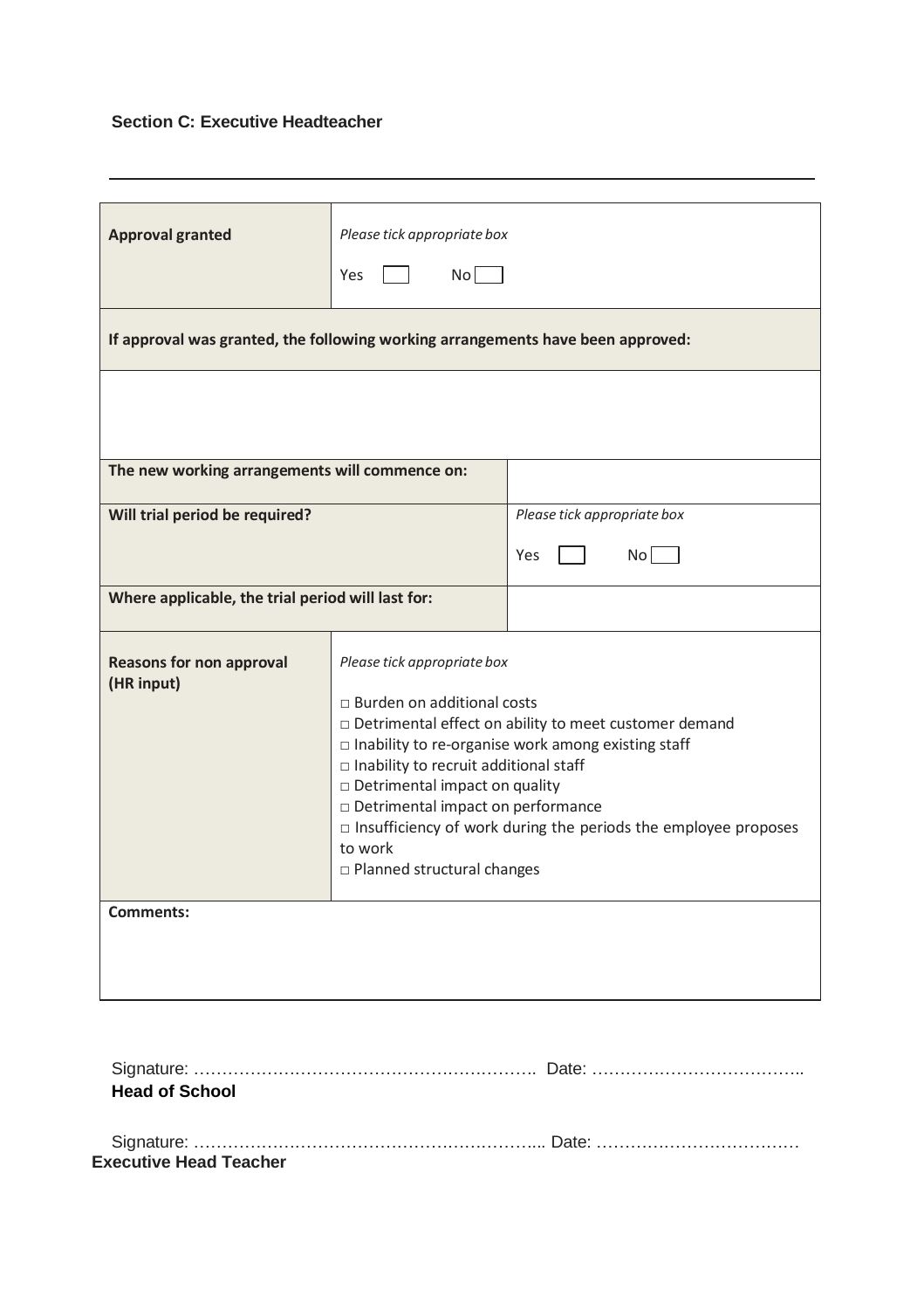The following provides definitions of some of the terms used within the Guidelines. In respect of working patterns, the list is by no means exhaustive and Managers should always seek advice from HR.

**Annual hours** - a pattern of attendance where the length of the working week varies from time to time according to business needs. For example, an employee may work shorter hours during periods of less business activity but be expected to work longer hours at other, busier, times without payment of overtime.

**Compressed hours** - a pattern of attendance involving working full-time hours but fewer days e.g. performing a standard 37 hours job over 4 days rather than 5.

**Flexitime** - a pattern of attendance where the employee has some degree of choice over their start and finish times but are expected to be in attendance for a core period each day.

**Job sharing** - a full-time job split between two people who agree the balance of hours between them and receive a proportionate share of salary and benefits. The employees share the workload, decision making and problem solving associated with the job.

**Part time** - a pattern of attendance where normal hours, calculated on a weekly basis or an average over a period of employment of up to one year, are less than that of a comparable full-time worker.

**Staggered hours** - a pattern of attendance similar to flexitime but where employees in the same workplace have different start, finish and rest period times to provide cover over a period longer than the standard 09.00 hours to 17.00 hours.

**Term time only working** - a pattern of attendance where the employee attends work during college term times and does not attend during trust holidays. Salary and benefits are calculated pro-rata according to the number of weeks per year that the employee will be attending work.

**Time off in lieu** - a pattern of attendance whereby the employee works longer than standard hours on days of attendance and agrees with their manager arrangements for taking the corresponding number of hours as time off in lieu on another occasion(s).

**Working from home** - an arrangement whereby the employee works some (but not usually all) of their hours from home. Such an arrangement carries health and safety obligations and LSEAT would be required to carry out a health and safety assessment on the risks associated with the work being conducted from the employee's home.

**Zero hours** - a type of contract under which LSEAT does not guarantee the employee a fixed number of hours per week. Rather, the employee is expected to be on-call and receive compensation only for hours worked

Please note that annual hours, compressed hours, zero hours and time off in lieu arrangements m a y carry implications under the W o r k in g Time Regulations. These Regulations aim to protect the health and safety of employees by preventing excessive working hours.